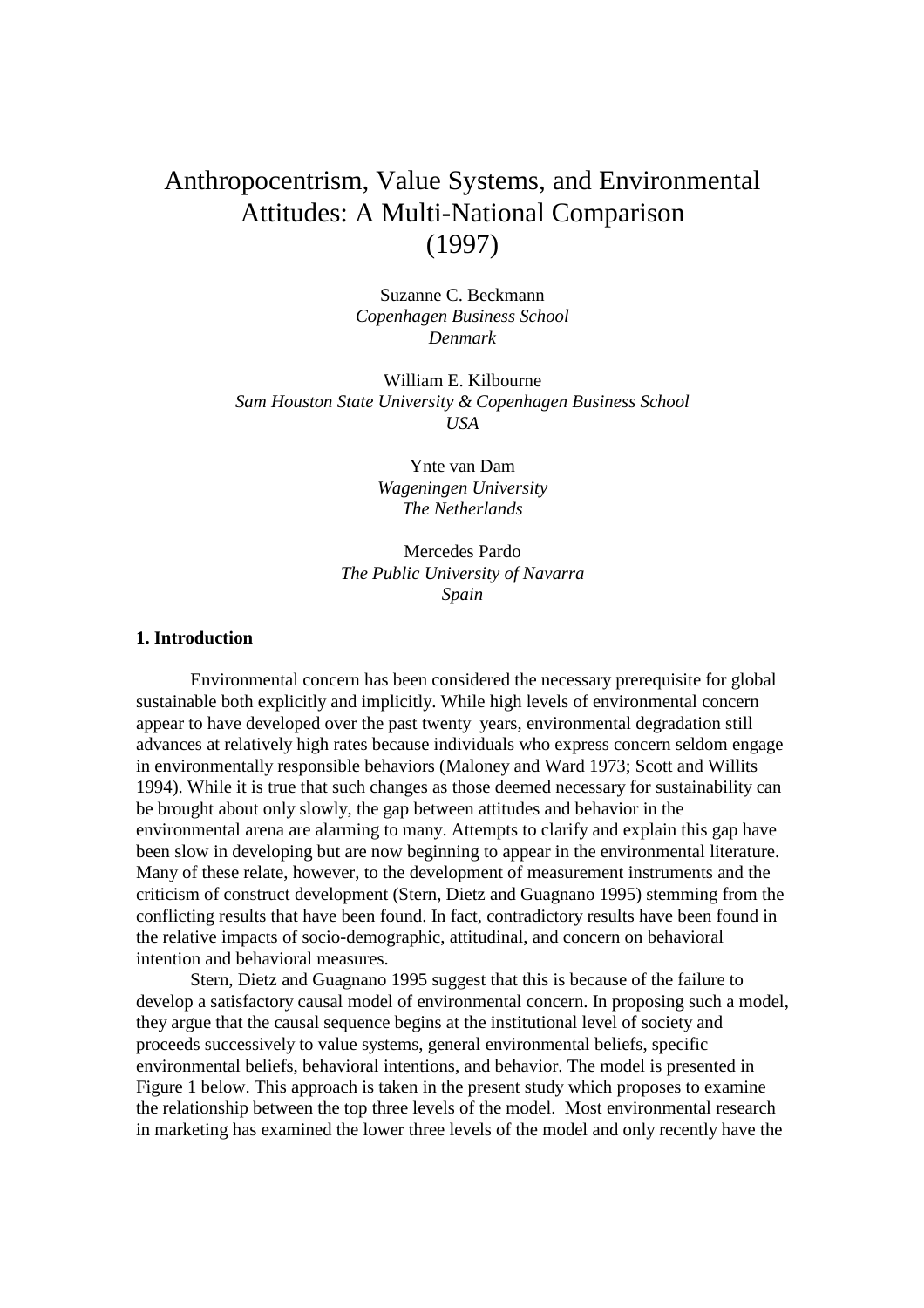value and institutional levels been examined. While Stern, Dietz, and Guagnano (1995) and Grunert and Juhl (1995) have examined the values level of the model, Grunert-Beckmann and Kilbourne (1997) and Kilbourne, McDonagh, and Prothero (1997) have begun the examination of the institutional level, or the dominant social paradigm (DSP), of contemporary Western industrial societies. We will now briefly examine the conceptual models used at these two levels.



**Figure 1 Causal Model of Environmental Concern** 

Adapted from Stern, Dietz, and Guagnano (1995)

#### **2. Dominant Social Paradigm**

The DSP defines the cultural context within which society's members construct their world view. Milbrath (1984) has defined the DSP as "... the values, metaphysical beliefs, institutions, habits, etc. that collectively provide social lenses through which individuals and groups interpret their social world" (p. 7). As such, it is instrumental in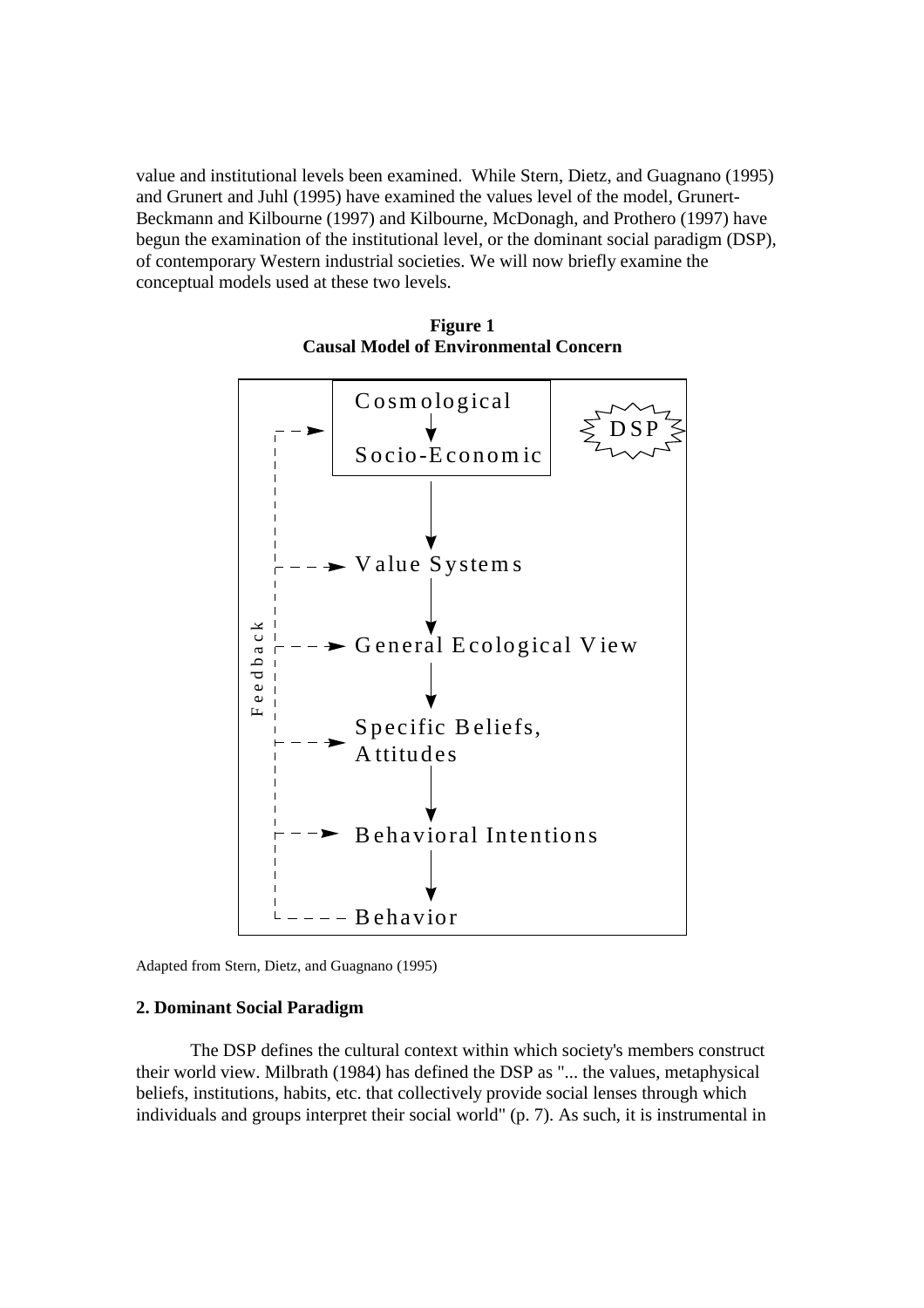individuals' basic beliefs about their place in the cosmos, their perception of their own actions, and their beliefs about such basic institutionally derived constructs as justice and progress. It is precisely these constructs and beliefs that are instrumental in the development of sustainable societies and within which present conflicts, both intrapersonal and international, can be framed.

 It is argued by van Dam and Apeldoorn (1996) that progress toward sustainability requires a reassessment of the relationship between micro-marketing objectives and macromarketing goals. Because of the interplay between state, business, and science in postindustrial societies (Beck 1995), or what we refer to here as politics, economics and technology, there is an inherent drive toward unsustainability (van Dam and Apeldoorn 1996). To understand this seemingly intractable drive, it is necessary to examine the root causes that engender it. This entails a thorough examination of the higher levels of the model used here. While Grunert-Beckmann and Kilbourne (1997) examined the socioeconomic domain of the DSP and its relationship to value systems, there is second domain complicit in the development and interplay of value systems. This is the cosmological domain that entails the highest level of the DSP and includes three separate dimensions through which individuals define and operationalize their view of the world. These are human position in nature (anthropocentric-ecocentric), construction of nature (atomism-holism), and the functioning of nature (cooperative-competitive). These dimensions have received scant attention within the environmental literature to date. Here, we will examine only the anthropocentric-ecocentric dimension and its relationship to value systems and environmental concern because of space limitations.

#### **2.1 Anthropocentric beliefs**

 The essential feature of the anthropocentric dimension of the cosmological domain is the belief that humans are separate from and ethically superior to the rest of nature. As a result, humans consider themselves to be rightfully, the masters of nature subduing it for their own instrumental purposes. With the demystification of nature (Lewis 1973), through scientific and technological development, its manipulation and exploitation were assured and resulted in "the death of nature" (Merchant 1980). The antipodal position to anthropocentrism is ecocentrism which considers nature to have inherent value regardless of its usefulness to humans (Shrivastava 1995; Purser, Park, and Montuori 1995; Thompson and Barton 1994).

 There are two perspectives from which to examine the ecocentric position. The first is the position that the objective is "*human* emancipation and fulfillment in an ecologically sustainable society (Eckersley 1992, p. 26)." This position has been described as human welfare ecology (Kilbourne 1995; O'Riordan 1976). The second acknowledges the same objective but with a recognition of the moral standing of nonhuman world and its rights to continue evolving. The primary point of departure between the two views is the position of humans in the biosphere.

 Within the ecocentric view, there is no basis for assuming that humans represent the paragon of evolution with rights superseding or negating those of other life forms which are considered to have inherent value in their own right. Ecocentric theorists postulate that the current ecological crisis stems from this over inflated sense of value, or,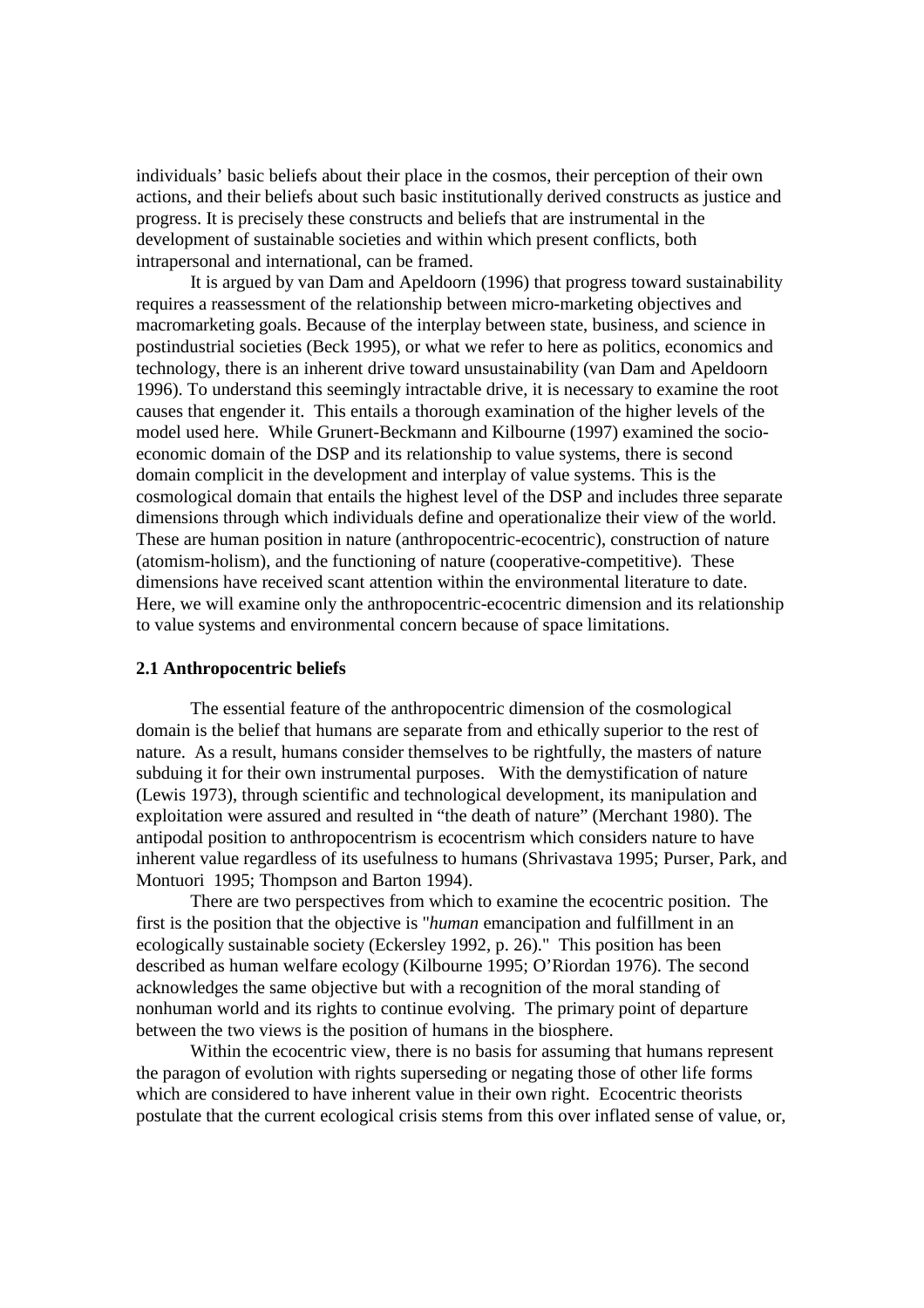as Ehrenfeld (1978) calls it, the "arrogance of humanism." It is argued by O'Riordan (1976) that even the weaker forms of anthropocentrism such as conservationism and human welfare ecology are not sustainable since, in the presence of human crisis, they would be sacrificed for the more humanist perspectives. Kilbourne (1995) postulates five different environmental positions that vary by their position on a continuum from anthropocentrism to ecocentrism. These are, from the most anthropocentric to the most ecocentric, environmentalism, conservationism, human welfare, preservationism, and ecologism.

 Thompson and Barton (1994) examined the effect of anthropocentric and ecocentric beliefs on attitudes toward the environment and concluded, albeit weakly, that ecocentric beliefs affected environmental attitudes as measured by three scales constructed for the study, conservation behaviors, self-reported actions, and environmental apathy. However, the defined the anthropocentrism and ecocentrism as two different constructs rather than opposite ends of a continuum as would have been more consistent with the literature. This leads to the intuitively inadequate reflection that one might be an anthropocentric ecocentric since the two constructs are defined as independent of each other. It might also lead to measurement difficulties if the content of one scale is contained within the other. This would help to account for their weak and somewhat conflicting result suggesting that anthropocentrism has no effect but ecocentrism does. In the current study, we are taking the approach tied more directly to the conceptual literature which places the two constructs as antipodal rather than independent.

 Consistent with Stern, Dietz, and Guagnano (1995), we conjecture here that the anthropocentric position that occupies the institutional level of the model, leads to certain values that serve to maintain the *status quo* that is motivated by the DSP. Among these are the beliefs that humans are superior to nature, reasoning ability distinguishes humans from "lower" species, and property rights are more important than species rights (Kilbourne 1995). To tie the two levels of the model together, we will examine the relationship between anthropocentric beliefs and value systems directly through the use of the Schwartz Value Inventory (SVI). We will then examine the relationship between values and general environmental beliefs.

### **2.2 Value systems**

Accordingly, values are those patterns by which individuals orient themselves in and adapt to their environment. These patterns were described by Tolman (1951) as basic conceptions about life which underlie an individual's behaviour. Values are both selfcentered and social-centered in the sense that they form the point of intersection between individual and society. As general orientation standards, they include external, socialcentered aspects insofar as they are effective as guiding principles established by the social environment. But they also include internal, self-centered aspects as standards internalized and accepted by the individual. Elsewhere (Grunert, K.G. Grunert, & Kristensen, 1994) we have argued that values are abstract mental constructs. They are assumed to be related indirectly to behaviour, i. .e., mediated by more concrete, mental constructs such as beliefs and attitudes (Grunert & Juhl, 1995; Homer & Kahle, 1988;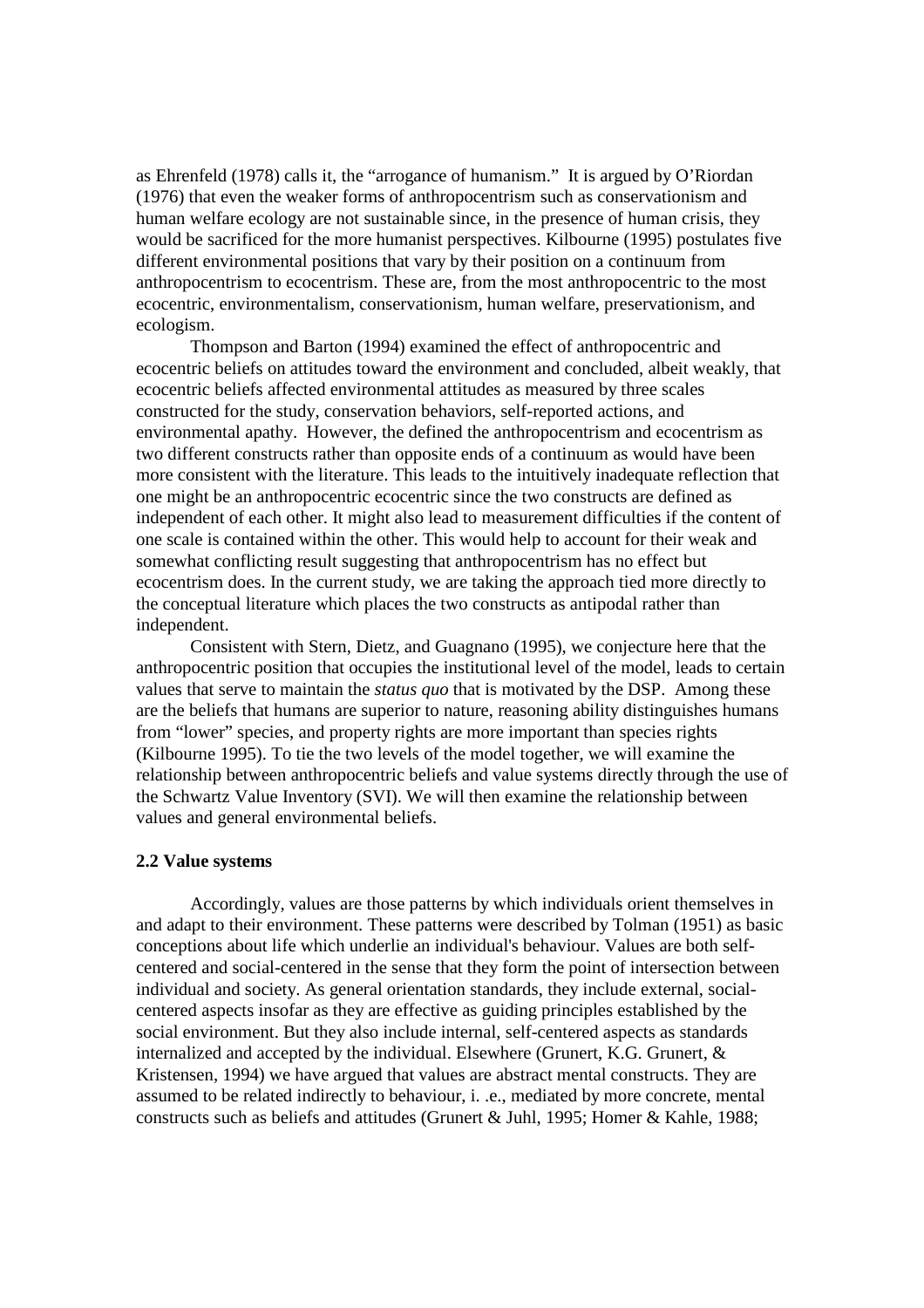Lastovicka, 1991; Schuermann, 1988; Vinson, Scott & Lamont, 1977). Since values serve as frame of reference for evaluating situations, other persons and the self in order to guide actions, they embody emotions as well. In other words, as a behaviour-motivating force, they obviously present cognitive-emotive categories. These categories constitute a given cultural context. When culture is meant to refer to shared meanings, we could therefore, from a cognitive-emotive perspective, define it as collectively shared cognitive-emotive structures. The more a set of cognitive-emotive categories is shared by a group of people, and the more the associations between them are alike, the more can this set of cognitiveemotive categories be said to be part of their common culture. Likewise, the more such a set of cognitive-emotive categories and their interrelationships differ between two or more groups of people, the more we can say that they are culturally different.

Differences in peoples' values are then differences in peoples' collectively shared cognitive-emotive structures. Values are therefore defined as cognitive-emotive categories of an abstract nature with a strong evaluative component. The way in which peoples' behaviour is influenced by their value systems - that is, the overall structure into which values are ordered by their importance as guiding principles for daily life - may be interpreted by the way in which less abstract cognitive-emotive categories, e.g., actionable objects in their environment, are associated with more abstract, motivating cognitive-emotive categories in their cognitive-emotive structure. The meaningful content of values can be described as cognitive-emotive representations of three types of universal human requirements: Biologically based needs of the organism, social interactional claims for interpersonal coordination, and social institutional demands for group welfare and survival (cf., Kluckhohn, 1951; Maslow, 1959; Rokeach, 1973). Hence, value systems serve both individualistic and collectivist interests as well as a mixture of these (cf., Hofstede & Bond, 1984; Triandis, 1985). As such, they bear a close relation to the DSP since they specify how the cultural context is perceived, evaluated, and internalized in order to justify individual actions. The position taken here regarding the relationship between the DSP and VS is that, while the DSP is prior to values (Stern, Dietz, and Guagnano 1995), they exist in a reflexive relationship through which values are both derived from and inform the DSP.

#### **2.3 The crossroads of society's norms and individual behaviour**

As argued above, it is suggested that the cultural context as reflected in the DSP provides a blueprint for the development of individual VS. Since values represent motivations, or criteria used by individuals to select and justify actions, they are supposed to differ in their structural relations to each other as well as in the importance attached to them. Figure 2 illustrates how the ten motivational domains of values, as postulated by the theory of Schwartz (1992), are related to each other, and the four higher-order dimensions into which they can be grouped. Adjacent value types are most compatible, whereas an increasing distance around the circular order indicates a decreasing compatibility, and therefore, an increasing conflict. Value types that emerge in opposing directions from the origin should be in greatest conflict (for more details on the content of the ten motivational domains see the Appendix 1).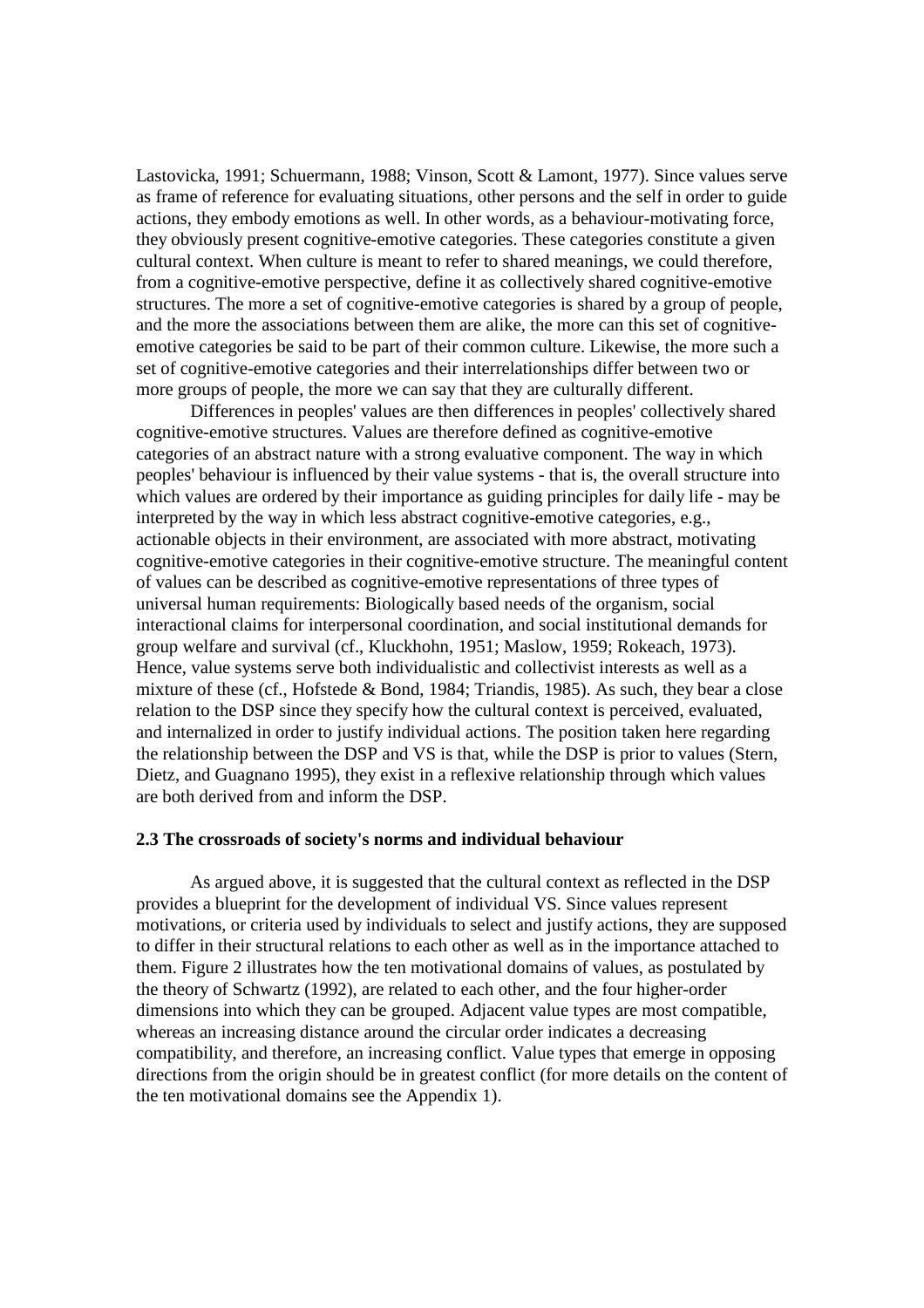**Figure 2 - Schwartz Value Inventory**



*SELF-TRANSCENDENCE*

*SELF-ENHANCEMENT*

It is the content universe of each motivational domain that determines the nature of the relationship between values and other constructs rather than a single value which belongs to a certain motivational domain. Conceiving an individual's value system as an integrated structure of motivational goals, i.e., specifying the association of one value type with an external variable, such as attitudes or behaviour, has then implications for the associations of this variable with the other value types as well. Hence, assessing VS by this approach will allow the identification of the DSP's influence on anthropocentric beliefs and environmental concern.

#### **3. Methodology**

### **3.1 Hypotheses**

Based on the forgoing assessment, the following hypotheses were developed for testing. H1: As individuals' anthropocentric beliefs (ANTH) increase, their selftranscendence (TRAN) value will decrease while their self-enhancement value (EGO) and conservationism value (CON) will increase. Openness values (OPEN) will be unaffected.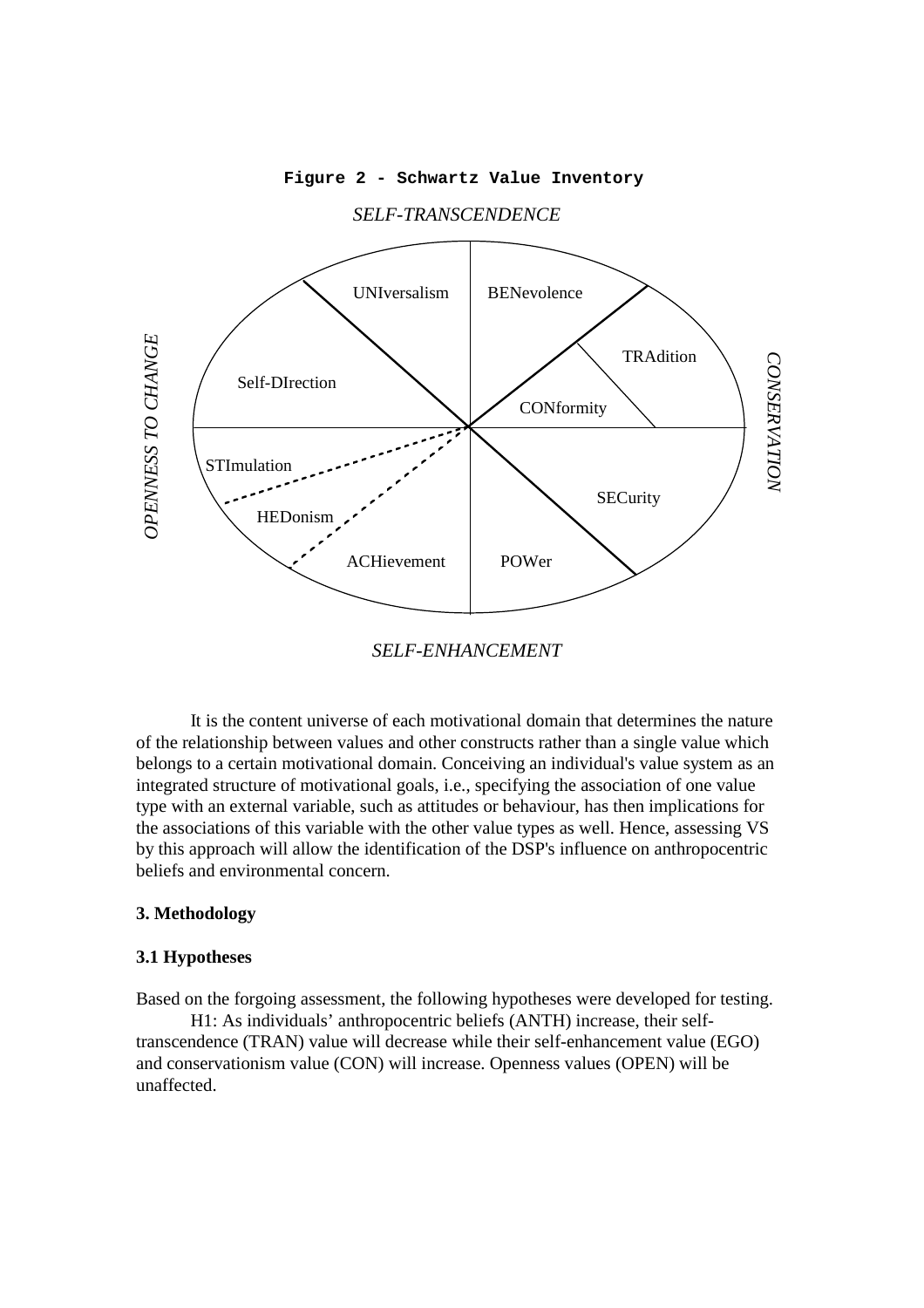H2: As individuals' scores on TRAN increase their perception of ecological problems and measures of concern will increase. As their scores on EGO and CON increase, their measures of ecological problems and concern will decrease.

 H3: As individuals' perception of ecological problems and concern increase, their willingness to trade off consumption and economy for environmental reasons will increase as will their perception of the requisite social change needed for environmental balance.

 H4: Countries will differ on measures of concern and action, and the differences will be in accordance with the hypotheses in 1, 2, and 3.

# **3.1 Sample**

 The sample for the present study consisted of 264 university students from three countries. There were 57 from Spain, 70 from The Netherlands, and 137 from Denmark. All respondents were selected on a convenience basis and were neither required to participate in the study nor paid to participate if they chose. Danish students were predominantly marketing majors, Dutch students were from the marketing area of an agricultural university, and the Spanish students were from a Sociology department. Thus there was a fairly wide spectrum of students used in the study. It is recognized by the researchers that there is a potential confounding of country with student type, but the diversity of type reflects a diversity of attitudes which was deemed necessary for the study. It was not "countryness" that was of interest, but variation in beliefs and values, and the diversity of attitudes provides this variation. Thus variations in results by country should not be interpreted as country differences *per se*, but DSP and VS differences between countries leading to different environmental beliefs.

#### **3.3 Questionnaire design**

The questionnaire consisted of five sections, each with different types of questions. The first section contained the Schwartz Value Inventory SVI (Schwartz, 1992), in which respondents are asked to rate the importance of 57 values, belonging to the various motivational domains, as "a guiding principle in my life," using the following nine-point scale:  $7 =$  of supreme importance,  $6 =$  very important, 5, 4 (unlabelled),  $3 =$ important, 2, 1 (unlabelled),  $0 =$  not important, and  $-1 =$  opposed to my values. These 57 values are presented with brief explanations of their meanings in parentheses, e.g., "equality (equal opportunities for all)" and "ambitious (hard-working, aspiring)." In order to minimize shifts in scale use, an anchoring technique was employed by requesting that respondents first determine the value of utmost importance to them, then the one whose importance is virtually non-existent, and finally that they rate the remaining values.

The second section, with 30 seven point Likert type items, was used to assess the respondent's position on the DSP. There were six sets of five questions with the first three sets designed to measure attitudes towards the political, technological, and economic dimensions. The remaining three sets were to measure anthropocentric, atomistic, and competitive beliefs respectively. The anthropocentrism scale was the only one used in the present study.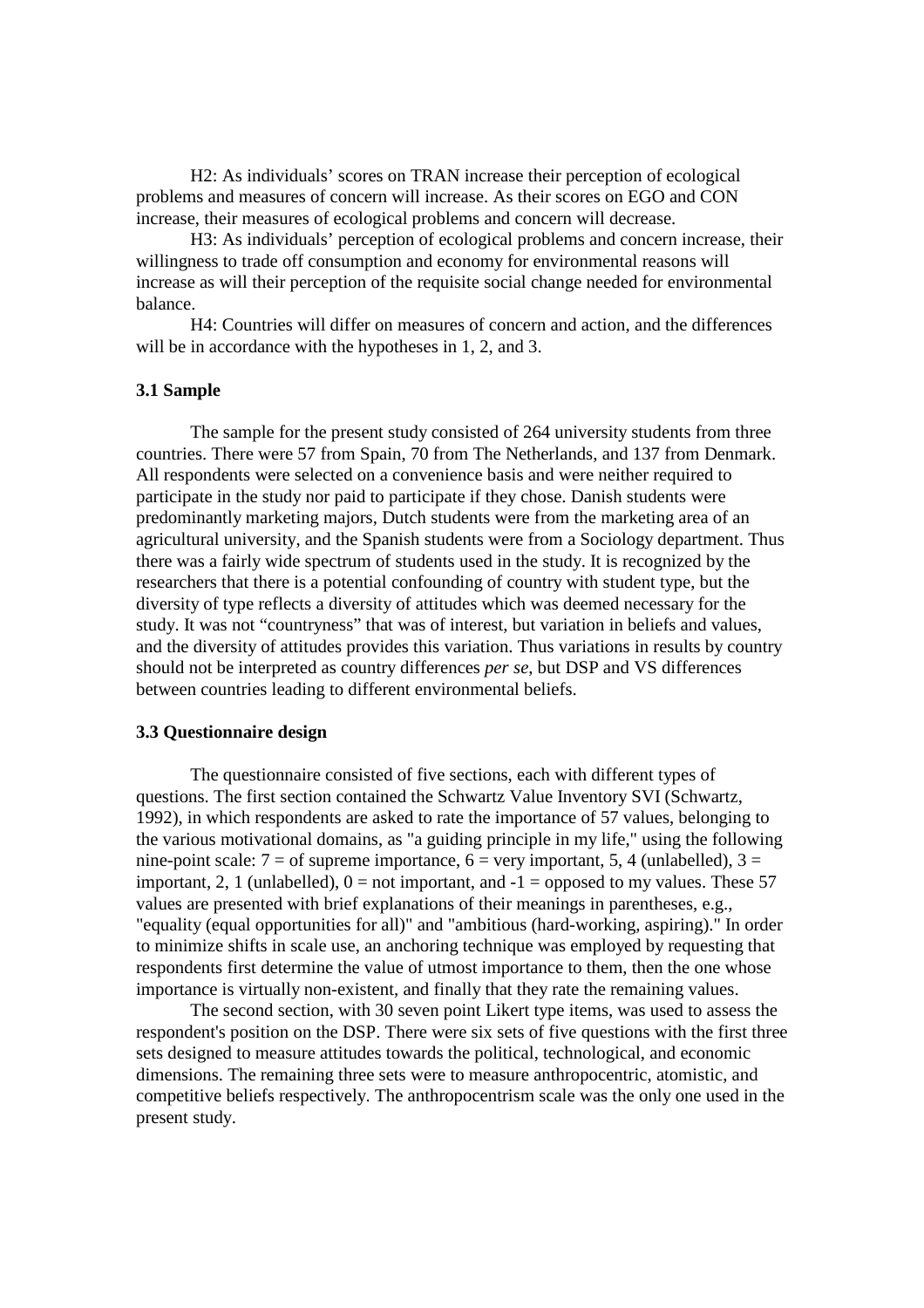The third set of questions contained 15 items to measure attitudes about different ecological issues. These were derived from Milbrath (1984) and Cotgrove (1982). They reflect general ecological beliefs rather than specific instances of specific problems. The averages of the items making up these sets of scales were used as the numerical value in the study.

The fourth section contained 15 seven point semantic differential type items to provide global measures of attitudes toward relevant social and ecological variables. For this study, ecological concern, perceived environmental damage, and necessary social change were the only three used. Each of these was considered a separate variable and the actual score of the respondent was used. For DSP variables, a higher score indicates a greater belief in the DSP and for the ecological scores, a higher score indicates a greater belief in environmental problems.

The fifth section asked for a few demographic information, namely age, living status, gender, and type of place where the respondent had grown up.

#### **4. Analyses and Results**

## **4.1 Questionnaire refinement**

 Factor analysis was used to determine whether the various scales represented the dimensions intended. The results of the analysis indicated that the five items in the anthropocentrism scale formed a single dimension. The average of the five items was used as the measurement in the subsequent analyses. Cronbach's alpha for the scale was .70 and the scale could not be improved by removing any items.

 Since the study was of a cross cultural nature, those items in the SVI that have been shown to be unstable across cultures were removed from the data set. The remaining variables were factor analyzed yielding the four dimensions reflected in the higher order domains, self-transcendence, self-enhancement, conservationism, and openness. Each of these dimensions was reduced by the factor analysis however. TRAN maintained seven items, EGO resulted in three items, CON resulted in three items, and OPEN had five items. As before, the means of the items in each scale were used for the remaining analyses. The alpha scores for each of the four scales were 0.80 for TRAN, 0.68 for EGO, 0.59 for CON, and 0.75 for OPEN.

 The scale for the perception of ecological problems (ECO) was reduced to six items through the factor analysis. These related to general ecological problems the respondent thought might exist. The alpha coefficient for this scale was 0.81 and the mean of the items was used as the measurement. The remaining variables in the study were all unidimensional and required no further analysis.

## **4.2 Analysis**

 In the first stage of the analysis, simple regression was used to determine the relationship between ANTH and TRAN, EGO, CON, and OPEN, i.e., the relationship between the DSP and VS as suggested in hypothesis 1 above. The results of this analysis are presented in Table 1 below. As can be seen in the table, the hypotheses were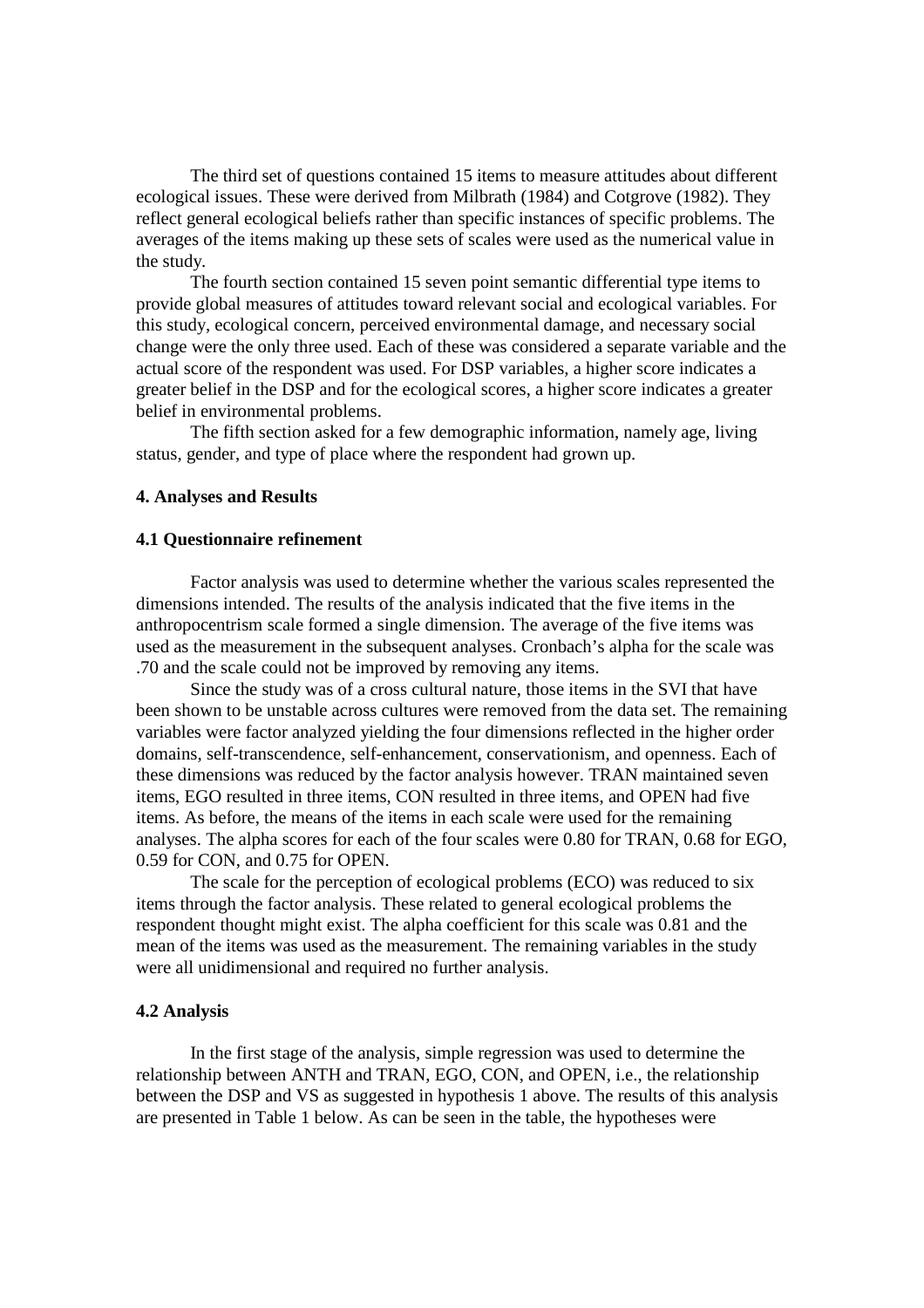confirmed. The relationship between ANTH and TRAN is negative as hypothesized indicating that as the individuals' beliefs are more anthropocentric than ecocentric, their measure of self-transcendent values becomes more negative. There can also be seen the positive relationship between ANTH and EGO and CON with the latter being only marginally significant. There was no relationship between ANTH and OPEN as predicted.

|              | <b>TRAN</b> | EGO                           | CON          | OPEN    |
|--------------|-------------|-------------------------------|--------------|---------|
| ANTH b-value | $-0.39$     | $\bigcap$ $\bigcap$ 1<br>U.JI | ∩ 1つ<br>V.IJ | $-U.11$ |
| p-value      | 0.001       | .001                          | 0.09         | 0.13    |

**Table 1 Relationship between DSP and VS** 

 In the second stage of the analysis, multiple regression was used to determine the influence of VS on environmental beliefs and concern. Three separate regressions were run, one with each of three dependent variables, perception of ecological problems (ECO), environmental concern (CONC), and perception of the degree of environmental damage (COND). For each of these dependent variables, TRAN, EGO, CON, and OPEN were the independent variables. The results of this analysis, presented in Table 2, substantially confirm the relationships in hypothesis 2.

**Table 2 Regression Coefficients for Effect of VS on Environmental Measures** 

|             | <b>TRAN</b>             | <b>EGO</b> | CON                  | <b>OPEN</b>          | Adjusted $R^2$ |
|-------------|-------------------------|------------|----------------------|----------------------|----------------|
| <b>ECO</b>  | $0.33^1$                | $-0.20$    | $-0.07$              | 0.09                 | 0.28           |
| <b>CONC</b> | $0.46^{\text{\tiny I}}$ | $-0.06$    | $-0.12$ <sup>3</sup> | $-0.14$ <sup>3</sup> | 0.16           |
| COND        | $0.39^{1}$              | $-0.09^2$  | $00.11^{2}$          | 0.08                 | በ ንን<br>∪.∠∠   |

<sup>1</sup> p-value < .01; <sup>2</sup> p-value < .05; <sup>3</sup> p-value < .08

 In this stage of the analysis, most, but not all, of the relationships were confirmed. TRAN was significant at less than .01 for all three of the dependent variables. It can also be seen that the direction of the relationships were all positive as predicted. EGO was significant in two of the three dependent variables, ECO and COND, but not in the third. Again, the direction of the relationship was negative as predicted. CON was significant for COND and marginally significant for CONC, but not for ECO. Here the direction of the relationship was negative for CONC and positive for COND. Finally, OPEN was marginally significant in the negative direction for CONC which was not predicted in the hypotheses.

 In the third stage of the analysis, regression was again used to determine the relationship between environmental measures and the individual's expressed willingness to reduce consumption (CONS) and trade off economic well-being for environmental well-being (TRAD). The third dependent variable was the amount of social change perceived to be necessary for ecological well-being to ensue (SOC). In this analysis,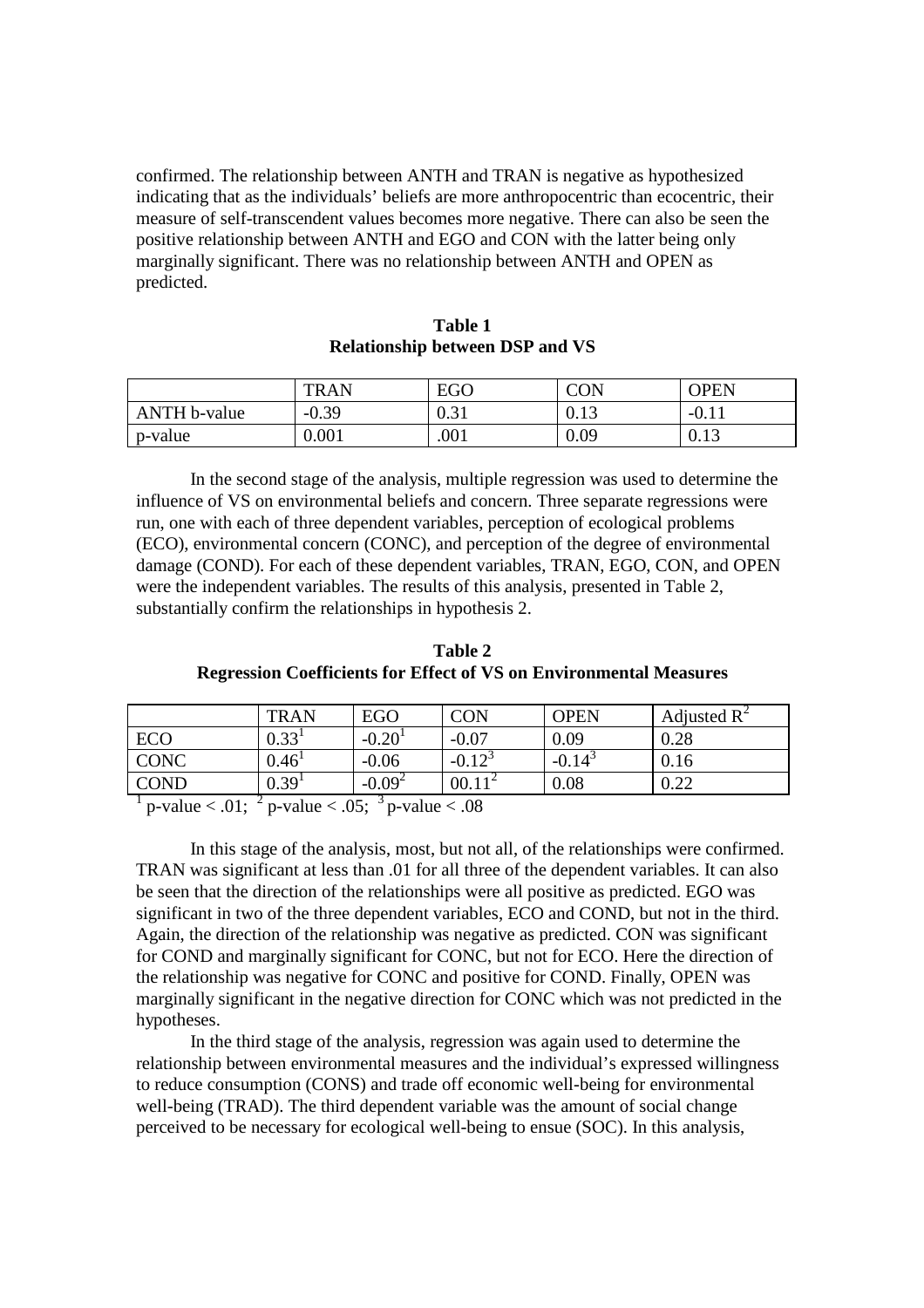perceptions of the environment were used as the independent variables. The results of this analysis, presented in Table 3, confirm the hypotheses as stated. In this case, all coefficients are in the predicted direction and all are significant at less than traditional levels except

| Table 3                                                             |
|---------------------------------------------------------------------|
| <b>Regression Coefficients for Effect of Environmental Measures</b> |
| on Willingness to Change and Degree of Social Change                |

|             | ECO               | CONC       | <b>COND</b> | Adjusted $\mathbb{R}^2$ |
|-------------|-------------------|------------|-------------|-------------------------|
| <b>CONS</b> | 0.16 <sup>T</sup> | $0.20\,$   | 0.39        | 0.24                    |
| <b>TRAD</b> | 0.24              | ስ ኃን       | 0.39        | 0.37                    |
| <b>SOC</b>  | 0.39              | $0.12^{2}$ | 0.26        | 0.23                    |

<sup>&</sup>lt;sup>1</sup> p-value < .08; <sup>2</sup> p-value < .06; All unnumbered coefficients are significant at  $p < .02$ 

 In the final stage of the analysis, differences between countries regarding respondents' willing to change and perceptions of necessary social change were examined. In this analysis, ANOVA was used to determine if differences between countries existed and Duncan's Multiple Range Test was used to determine which countries were different if differences existed. Table 4 presents the results of this analysis and includes only the variables that were significantly different between countries. Spanish respondents were significantly lower than the others on anthropocentrism and self-enhancement. At the same time, they were significantly higher on self-transcendence, belief in environmental problems, and perception that the condition of the environment is deteriorating. Finally, it can be seen that Spanish respondents were more willing to consume less in the future than the others and perceived that greater social change was necessary to achieve environmental well-being than did Danish respondents. Those from The Netherlands were intermediate on the latter variable.

|                    | <b>ANTH</b>      | <b>TRAN</b>      | <b>EGO</b>       | ECO              | <b>COND</b>      | <b>CONS</b>      | <b>SOC</b>       |
|--------------------|------------------|------------------|------------------|------------------|------------------|------------------|------------------|
| <b>SPAIN</b>       | 3.0a             | 5.2a             | 1.4a             | 6.1a             | 6.1a             | 5.9a             | 5.8a             |
| <b>DENMARK</b>     | 3.1a             | 3.7 <sub>b</sub> | 2.3 <sub>b</sub> | 5.5 <sub>b</sub> | 5.5 <sub>b</sub> | 5.0 <sub>b</sub> | 5.2 <sub>b</sub> |
| <b>NETHERLANDS</b> | 3.5 <sub>b</sub> | 4.2c             | 2.2 <sub>b</sub> | 5.1c             | 5.5 <sub>b</sub> | 5.2b             | 5.4              |
| P-VALUE            | .001             | .001             | .001             | .001             | .003             | .003             | .018             |

**Table 4 Country Differences** 

Means with the same letter are not different from each other

# **5. Discussion**

 It has been argued here that the model presented by Stern, Dietz, and Guagnano (1995) represents a step in the right direction in the analysis of environmental attitudes. This model postulates that the environmental problem must be analyzed from the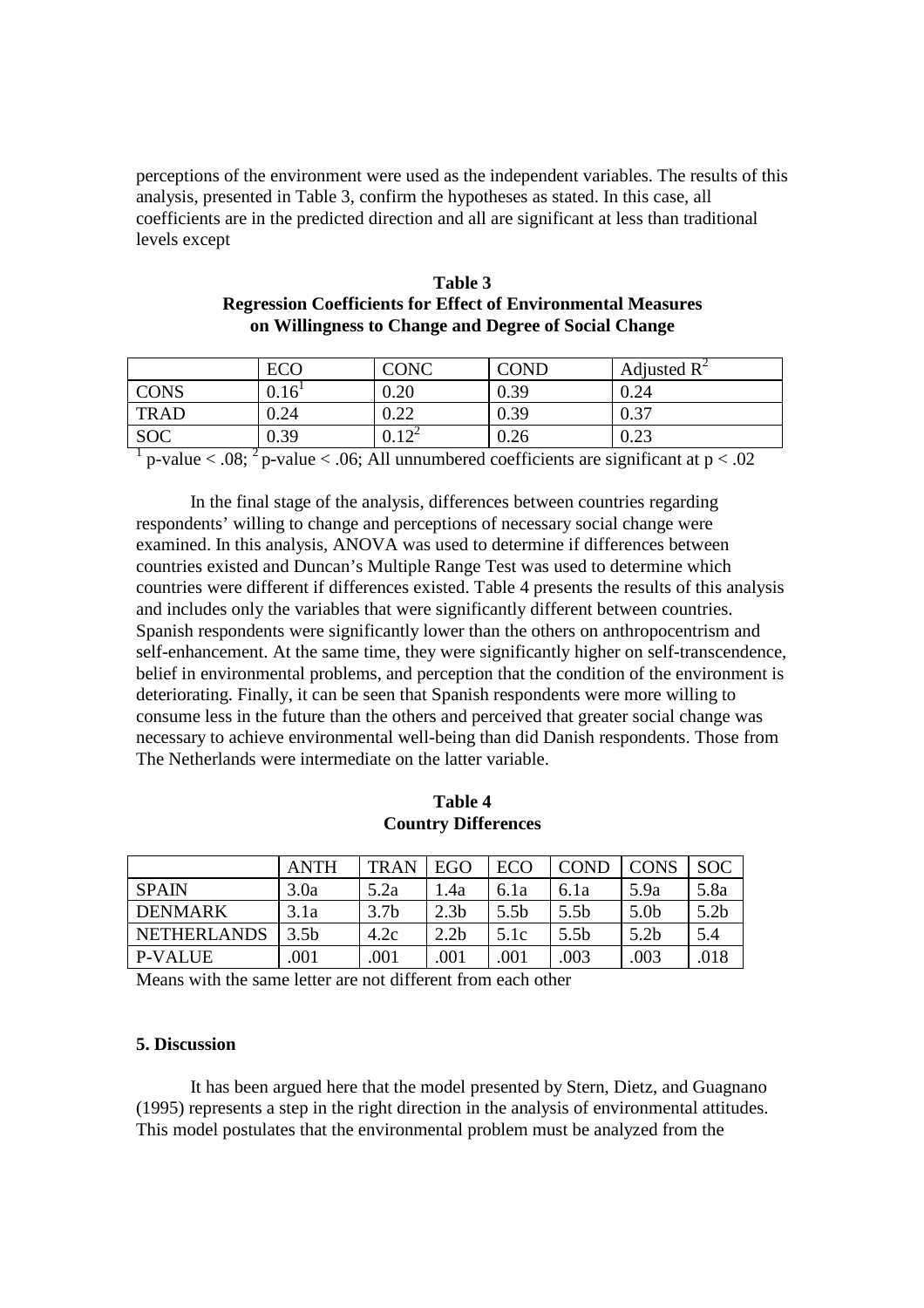institutional level of society down to behavior as in Figure 1. Most research to date has been conducted at the lowest three levels of the model effectively ignoring the top two levels. While a few researchers have begun the analysis at the level of value systems, only a few studies have begun the examination of the institutional, or DSP, level. Kilbourne, McDonagh, and Prothero (1997) and Grunert-Beckmann and Kilbourne (1997) examined the political, economic, and technological dimensions of the DSP and Thompson and Barton (1994) examined the anthropocentrism dimension. Only Grunert-Beckmann and Kilbourne (1997) took in the institutional, values systems, and general environmental belief levels of the model, however. This study represents an extension of previous work by including the anthropocentrism dimension with the lower levels of the model.

 Using samples from three different countries, Denmark, Spain, and The Netherlands, the study provides an examination of the model but is restricted to only part of the DSP in that it includes only the anthropocentrism dimension. The results of the study provide sufficient evidence about the model to warrant further research taking in the entire model, however. In the first stage of the analysis it was shown that the anthropocentrism dimension of the DSP was related to two of the higher order dimensions of VS, self-transcendence and self-enhancement. The specific relationship was established as inverse for TRAN and direct for EGO as was hypothesized. This suggests that if individuals are high on the ANTH dimension of the DSP, this will lead to values that are antithetical to environmentally responsible behavior. Self-enhancing individuals seek to further their own personal interest or achievements by securing power over others and their environment. They would thus be less likely to consider environmental consequences of their behavior. Conversely, self-transcendence individuals are more concerned with others and are prone to universalize their actions by considering the larger consequences of them. As can be gathered from this, more anthropocentric individuals would tend toward EGO and more ecocentric individuals would be higher on TRAN. This is supported by the analysis.

 The next link in the model is that between VS and general ecological beliefs. The latter is determined in this study through three measures of environmental attitudes, perception of the existence of ecological problems, environmental concern, and perception of the condition of the environment. The analysis indicates that the two most important determinants of environmental attitudes are TRAN and EGO. As hypothesized, TRAN is positively related to environmental attitudes and EGO is negatively related. This relationship can again be attributed the nature of the two value domains. Individuals high on TRAN universalize the consequences of their actions beyond themselves and are not oriented toward power and external control, i.e., they would tend to be ecocentric. Conversely, those high on EGO seek power and control. Their beliefs about the environment and its condition would be moderated by their power and control orientation resulting in what Ehrenfeld (1978) refers to as the arrogance of humanism, the erroneous belief that power and control can be exercised effectively over nature. Consequently they would be less likely to be concerned about environmental problems and their relationship to them. This is also supported by the results of the study.

 The model suggests that from here, one's general environmental beliefs would lead to behavioral intentions in a general rather than specific way. This suggests that links to such specific behaviors as recycling or energy conservation might be less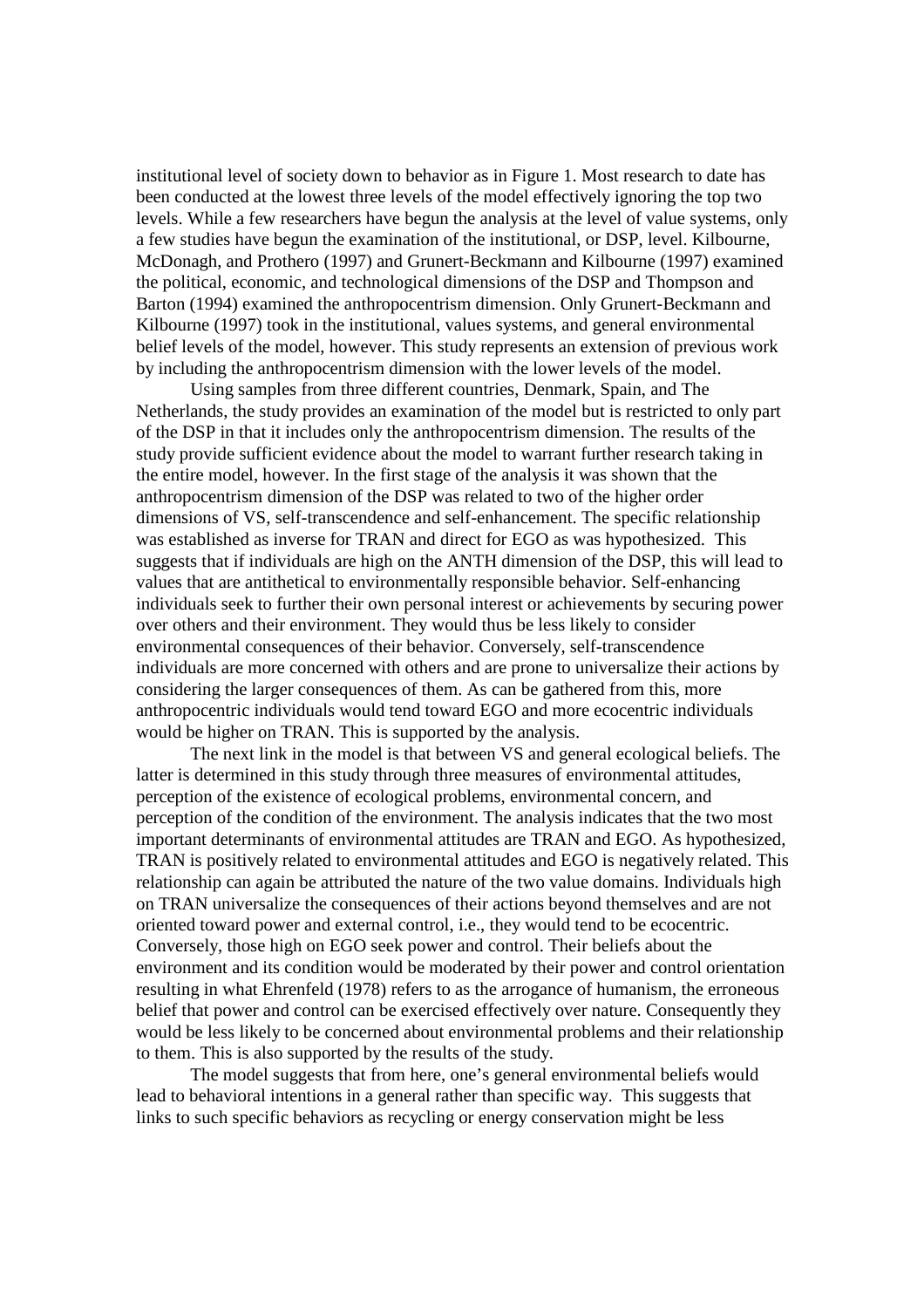predictable than the willingness to make personal tradeoffs for environmental well-being. This proposition was examined in stage three of the analysis. Here, general environmental attitudes were shown to directly affect willingness to consume less and to trade off economy for environment. Further, it was shown that individuals with high levels of concern believed that greater social change was necessary to achieve environmental wellbeing. This is the link that has been demonstrated in past environmentally related marketing research, but without the structural antecedents to it. It suggests that, not surprisingly, one is more likely to react positively to the environment if environmental concern is high.

 Finally, differences between the countries in the sample were examined and it was found that respondents from the different countries held very different views at all levels of the model. The results indicated that respondents from Spain were significantly higher on both willingness to consume less and the amount of social change necessary to achieve environmental well-being. For CONS, Denmark and The Netherlands were not different from each other, and for SOC, Denmark was significantly lower than Spain while The Netherlands was intermediate and not different from either of the others. The differences between countries are not revealing however, unless we also examine the antecedent conditions. When the entire model is examined in sequence from the DSP to VS to general environmental beliefs, the lower level measure of intentions becomes more meaningful.

 It appears then that Spanish respondents exhibit the greatest level of concern because they are the least anthropocentric (most ecocentric), the highest on selftranscendence, lowest on self-enhancement, believe to a greater extent that ecological problems do exist, and perceive that the condition of the environment is deteriorating. According to the model proposed, this should result in a greater willingness to consume less than respondents in the other two countries and the perception that greater social change is necessary to achieve environmental well-being. This is supported by the data through most of the model. The only exception is their willingness to trade off economy for environment which was not significant, although it did exhibit the same pattern as the other two measures. Thus, while it is true that respondents from the three countries differ in their environmental attitudes, the differences can be attributed to their positions on the DSP, VS, and general environmental beliefs. This provides support for the model suggesting that environmental attitudes are a much more complex phenomenon than is indicated by previous research that examined only the lower levels of the model.

 Future research need to focus on all levels of the model simultaneously if a better understanding of environmental behavior is to be achieved. The simplistic notion that increasing environmental concern will somehow result in environmentally benign behavior should by now be left behind in favor of a more comprehensive view of the problem. To effect enduring transformations in behavior, the problem must be addressed at all levels of the model with changes effected at all levels from the DSP down to specific behaviors. Starting at the lower levels and letting attitudes filter upward through feedback loops, while useful in the absence of another strategy, may well be too slow to circumvent environmental decline. The more effective strategy would be to start at the top and work down.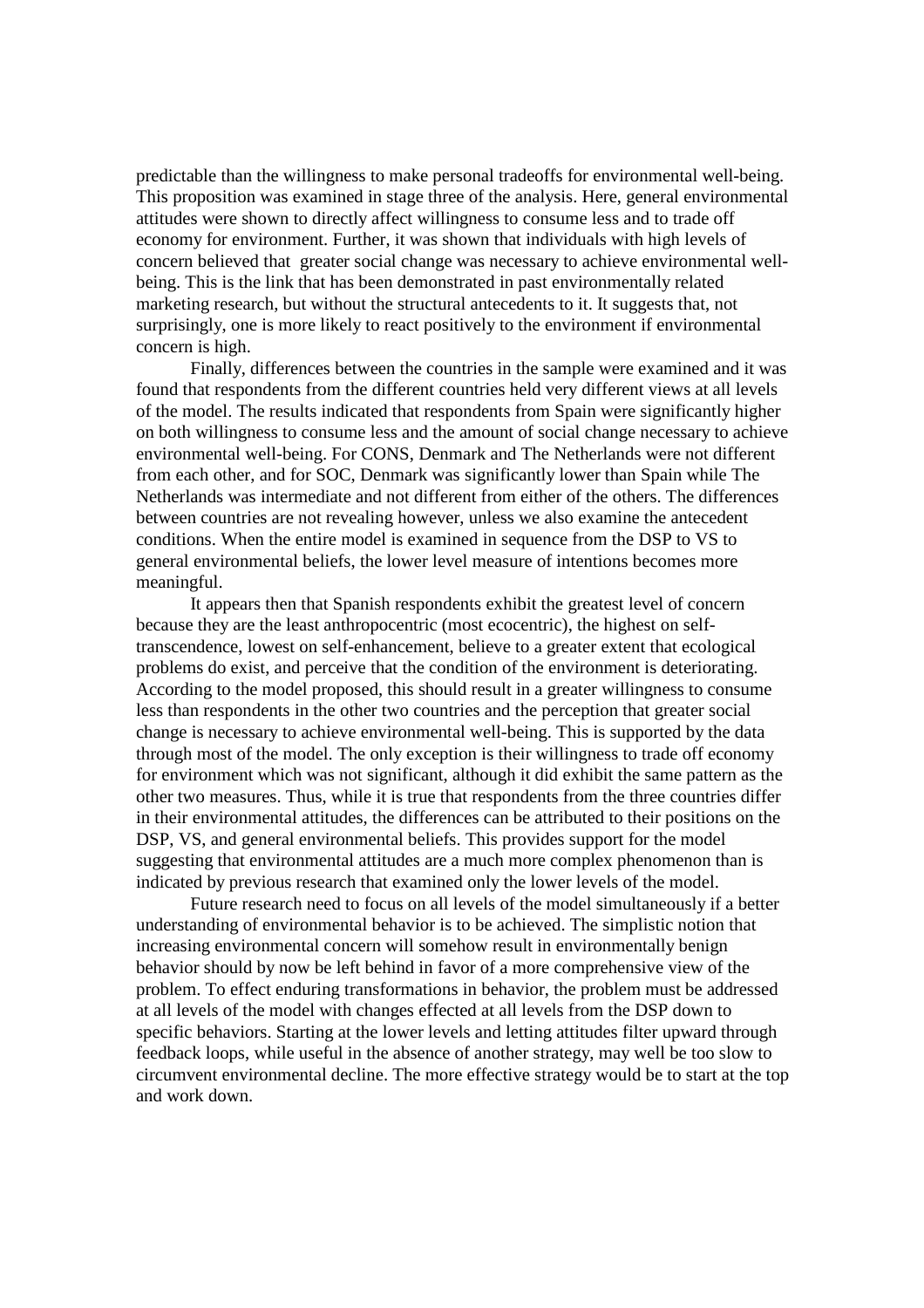# **6. Limitations**

 There are a number of limitations in the present study which must be recognized. The most obvious is the limited sample consisting of university students. The scope of the study is currently being expanded to include random samples for the three countries in the study and others as well. Because of the limited sample size, a more sophisticated method of analysis could not be used. While LISREL or path analysis would be preferred, the number of variables measured precluded their use here. Likewise, the entire domain of the DSP could not be examined for the same reasons. The additional data that are currently being collected will rectify both of these problems. It was felt, however, that the somewhat exploratory nature of the study justified proceeding despite these immediate limitations.

## **7. References**

- Beck, Ulrich (1995). Ecological enlightenment. Essays on the politics of risk society. Atlantic Highlands, NJ: Humanities Press.
- Cotgrove, Stephen (1982), Catastrophe or cornucopia: The environment, politics and the future. New York: John Wiley & Sons.
- Van Dam, Ynte K. and Apeldoorn, Paul C. (1996). Sustainable marketing, Journal of Macromarketing, 16(2), 45-56.
- Deci, Edward L., Ryan, R.M. (1985). Intrinsic motivation and self-determination in human behavior. New York and London: Plenum Press.
- Ehrenfeld, David (1978), The arrogance of humanism. New York: Oxford University Press.
- Grolin, Jesper & Grunert-Beckmann, Suzanne (1997). Risk society, consumer boycotts, and stakeholder management: Lessons from Shell/Brent Spar. Unpublished manuscript.
- Grunert, Suzanne C. (1993). Green consumerism in Denmark: Some evidence from the OKO foods-project. der markt, 32(3), 140-151.
- Grunert, Suzanne C., Grunert, Klaus G., & Kristensen, Kai (1993). Une methode d'estimation de la validite interculturelle des instruments de mesure: le cas de la mesure des valeurs des consommateurs par la liste des valeurs LOV. Recherches et Applications en Marketing, 8(4), 5-28.
- Grunert, Suzanne C. & Juhl, Hans Jorn (1995). Values, environmental attitudes, and buying of organic foods. Journal of Economic Psychology, 16(1), 39-62.
- Grunert, Suzanne C. & Røhme, Nils (1992). Consumers environmental concern: Are we really tapping true concern that relates to environmentally ethic behaviour? In: Proceedings of the ESOMAR Conference "Marketing and Research under a 'New World Order'", pp. 159-177. Amsterdam: ESOMAR.
- Grunert-Beckmann, Suzanne C. (1996). Antecedents of source separation behaviour: A comparison of two Danish municipalities. In: J. Beracs, A. Bauer & J. Simon (Eds.), Marketing for an expanding Europe. Proceedings of the 25th Annual Conference of the European Marketing Academy, Vol. 1, pp. 525-538. Budapest: Budapest University of Economic Sciences.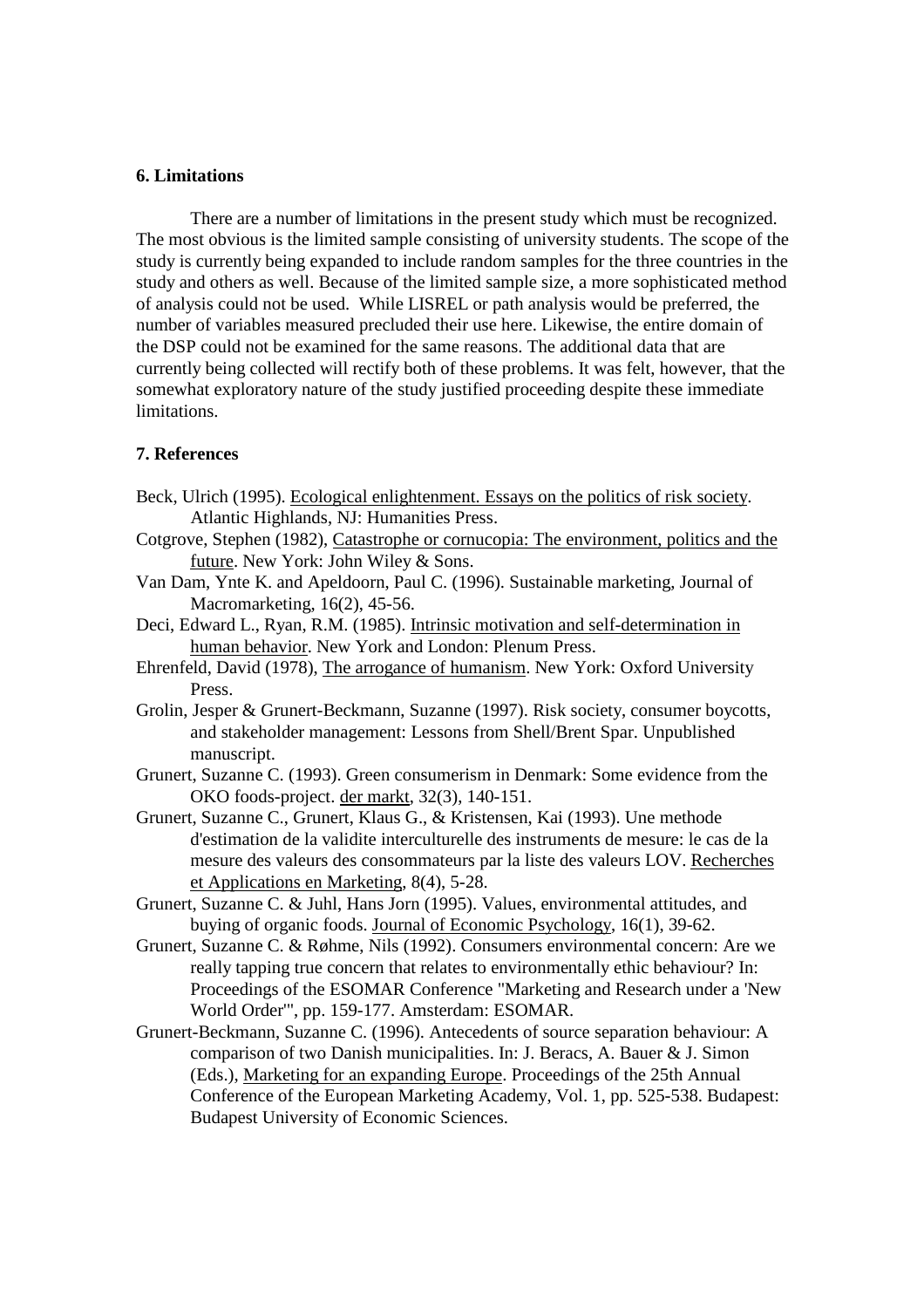- Grunert-Beckmann, Suzanne C., Grønhøj, Alice, Pieters, Rik, & van Dam, Ynte (in press). A comparison of the environmental commitment of consumer organizations in Denmark, the United Kingdom, The Netherlands and Belgium. Journal of Consumer Policy
- Grunert-Beckmann, Suzanne C. & Knudsen, Thorbjørn (1996). Motivational structures for a change towards sustainable consumption and production patterns. Abstract in: Liesegang, D.G., Dyllick, Th., & Steger, Ulrich (Eds.), Global restructuring: A place for ecology? Abstracts of the Greening of Industry Network Conference, pp. 34-35. Heidelberg: Universität Heidelberg.
- Grunert-Beckmann, Suzanne C. , and Kilbourne, William E. , The Dominant Social Paradigm, value systems, and environmental concern: Examining the human triad's (in)compatibilities, 22nd Macromarketing Conference, Bergen, Norway, 1997.
- Hofstede, Geert & Bond, Michael H. (1984). Hofstede's culture dimensions: An independent validation using Rokeach's Value Survey. Journal of Cross-Cultural Psychology, 15, 417-433.
- Homer, Pamela M. & Kahle, Lynn R. (1988). A structural equation test of the valueattitude-behavior hierarchy. Journal of Personality and Social Psychology, 54, 638-646.
- Kilbourne, William E. (1995), "Green Advertising: Salvation or Oxymoron," Journal of Advertising, Vol.
- Kilbourne, William E. (1995). Consumption ideology and the ecological crisis: Is demarketing consumption the solution? Presented at the International Association of Business and Society, Vienna/Austria, Summer, 1995.
- Kilbourne, William E., McDonagh, Pierre, and Prothero, Andrea, Can macromarketing replace the dominant social paradigm of consumption? Sustainable consumption and the quality of life, Journal of Macromarketing 17 (Spring 1997): 4-24.
- Kluckhohn, Clyde (1951). Values and value-orientations in the theory of action: An exploration in definition and classification. In: T. Parsons & E.A. Shils (Eds.), Toward a general theory of action, pp. 388-433. New York: Harper and Row.
- Maloney, M. P. and Ward, M. P. (1973). Ecology: Let's hear from the people, American Psychologist, 28, 583-586.
- Maslow, Abraham H. (Ed.), (1959). New knowledge in human values. New York, Harper.
- Merchant, Carolyn (1980), The Death of Nature: Women, Ecology and the Scientific Revolution. London: Wildwood House.
- Milbrath, Lester (1984), Environmentalists: Vanguard for a New Society. Albany, N.Y.: State University of New York Press.
- Mol, Arthur P.J. (1995). The refinement of production: Ecological modernization theory and the chemical industry. Utrecht: Van Arkel, 1995.
- O'Riordan, Timothy (1976), Environmentalism. London: Pion Limited.
- Puser, Ronald E., Park, Changkil, and Montuori, Alfonso, Limits to anthropocentrism: Toward an ecocentric organization paradigm? Academy of Management Review 20 (October 1995): 1053-1089.
- Rokeach, Milton J. (1973). The nature of human values. New York: Free Press.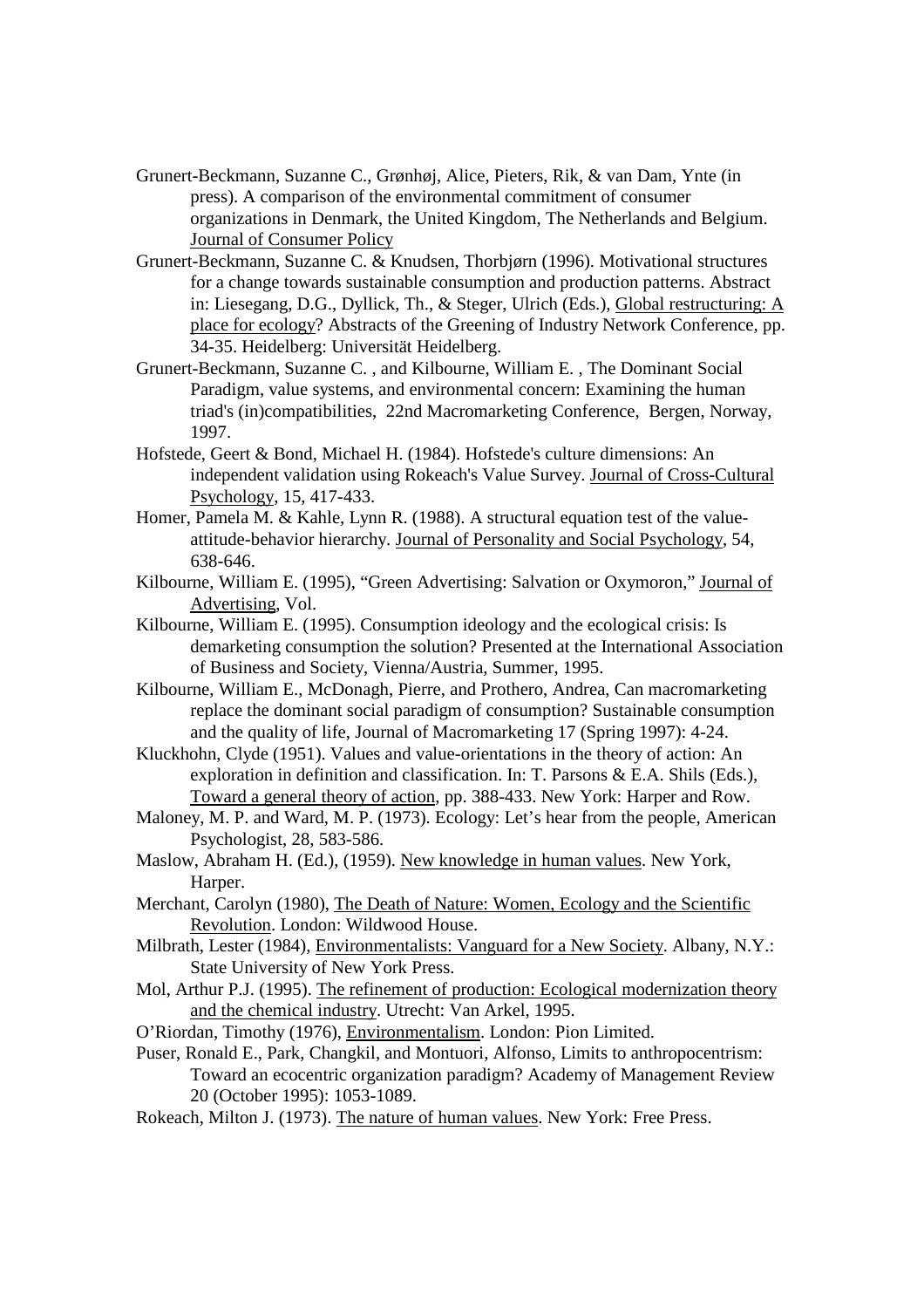- Schwartz, Shalom H. (1992). Universals in the content and structure of values: Theoretical advance and empirical tests in 20 countries. In: M. Zanna (Ed.), Advances in experimental social psychology, Vol. 25 (pp. 1-65). San Diego, CA: Academic Press.
- Scott, David, and Willits, Fern K., Environmental attitudes and behavior. A Pennsylvania survey, Environment and Behavior 26 (2 1994): 239-260.
- Shrivastava, Paul, Ecocentric management for a risk society, Academy of Management Review 20 (1 1995a): 118-137.
- Stern, Paul C., Dietz, Thomas, and Guagnano, Gregory A., The New Ecological Paradigm in social-psychological context, Environment and Behavior 27 (6 1995): 723-743.
- Thompson, Suzanne C. Gagnon and Michelle, A. Barton (1994), "Ecocentric and Anthropocentric Attitudes Toward the Environment," Journal of Environmental Psychology, Vol. 14, pp. 149-57.
- Triandis, Harry C., McCusker, C., & Hui, C.H. (1990). Multimethod probes of individualism and collectivism. Journal of Personality and Social Psychology, 59, 1006-1020.